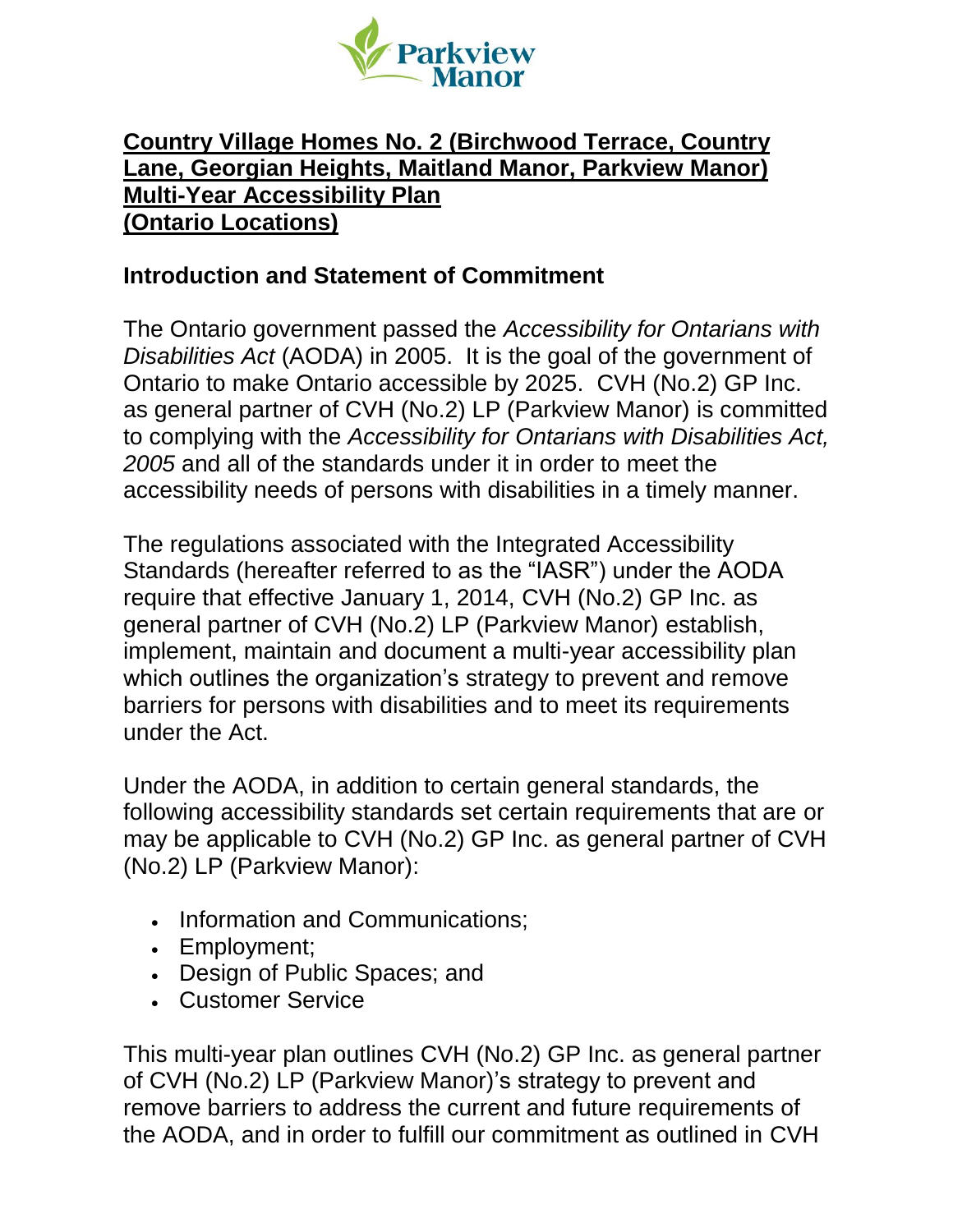

(No.2) GP Inc. as general partner of CVH (No.2) LP (Parkview Manor)'s Accessibility Policies.

Unless otherwise noted, this Accessibility Plan applies to CVH (No.2) GP Inc. as general partner of CVH (No.2) LP (Parkview Manor)'s Ontario locations.

In accordance with the requirements set out in the IASR, CVH (No.2) GP Inc. as general partner of CVH (No.2) LP (Parkview Manor) will:

- Post this plan on its website (http://parkview-manor.ca/);
- Provide this plan in an accessible format, upon request; and
- Review and update this plan at least once every five years

### **Overview**

Integrated Accessibility Standards Regulations

- 1. Emergency Procedure, Plans or Public Safety Information
- 2. Workplace Emergency Response Information
- 3. Training
- 4. Information and Communication Standards
	- a. Feedback, Accessible Formats and Communication **Supports**
	- b. Accessible Websites and Web Content
- 5. Employment Standards
	- a. Recruitment
	- b. Informing Employees of Supports
	- c. Documented Individual Accommodation Plans/Return to Work Process
	- d. Performance Management, Career Development and Redeployment
- 6. Design of Public Spaces
- 7. Customer Service
	- a. Establishment of Policies
	- b. Use of Service Animals and Support Persons
	- c. Notice of Temporary Disruptions
	- d. Training of Staff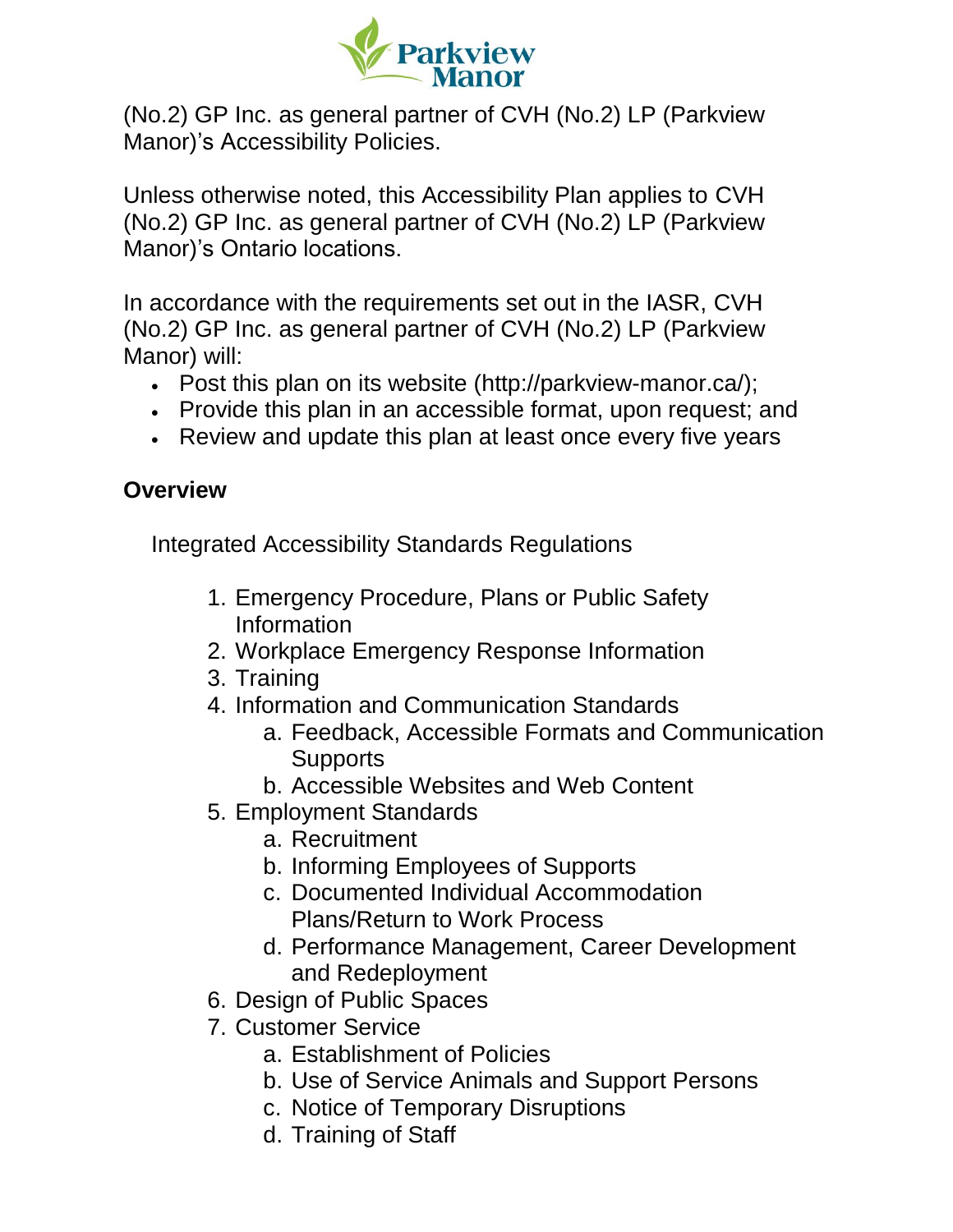

e. Feedback Process

f. Format of Documents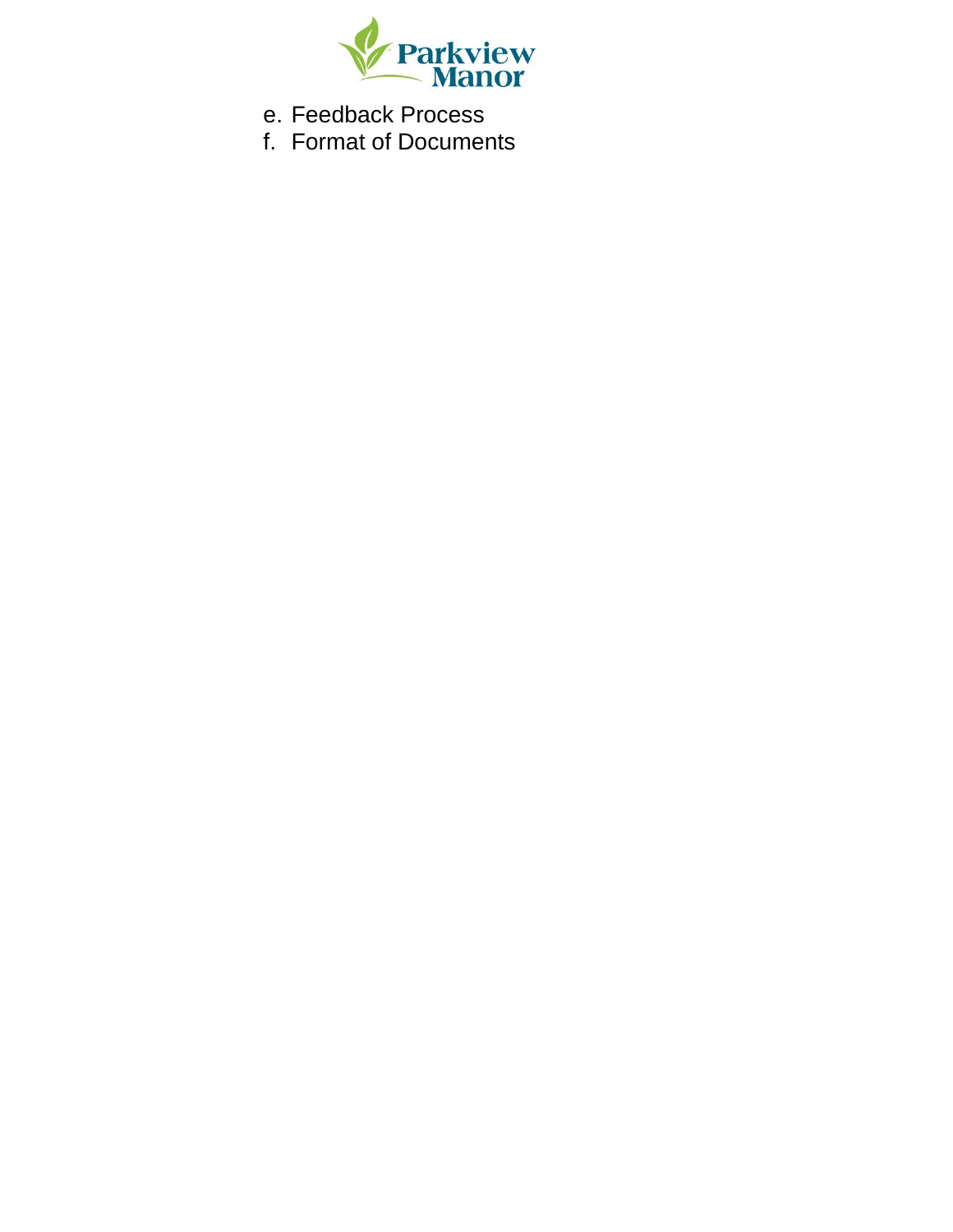## **Integrated Accessibility Standards Regulation**

### **1. Emergency Procedure, Plans or Public Safety Information**

### **Commitment:**

CVH (No.2) GP Inc. as general partner of CVH (No.2) LP (Parkview Manor) is committed to complying with the provisions of the AODA in respect of this requirement, with the objective of making our company premises safer for persons with disabilities during emergency circumstances.

## **Action Taken:**

The following measures were implemented by CVH (No.2) GP Inc. as general partner of CVH (No.2) LP (Parkview Manor) effective January 1, 2012:

• Emergency procedures, plans and public safety information that are prepared by CVH (No.2) GP Inc. as general partner of CVH (No.2) LP (Parkview Manor) and made available to the public, will be made available in an accessible format or with appropriate communication supports, as soon as practicable, upon request;

### **Required compliance date: January 1, 2012 Status: Completed.**

## **2. Workplace Emergency Response Information**

## **Commitment:**

Where CVH (No.2) GP Inc. as general partner of CVH (No.2) LP (Parkview Manor) is aware that an employee has a disability and that there is a need for accommodation, individualized workplace emergency response information will be provided to the employee as soon as practicable if such information is necessary given the nature of the employee's disability.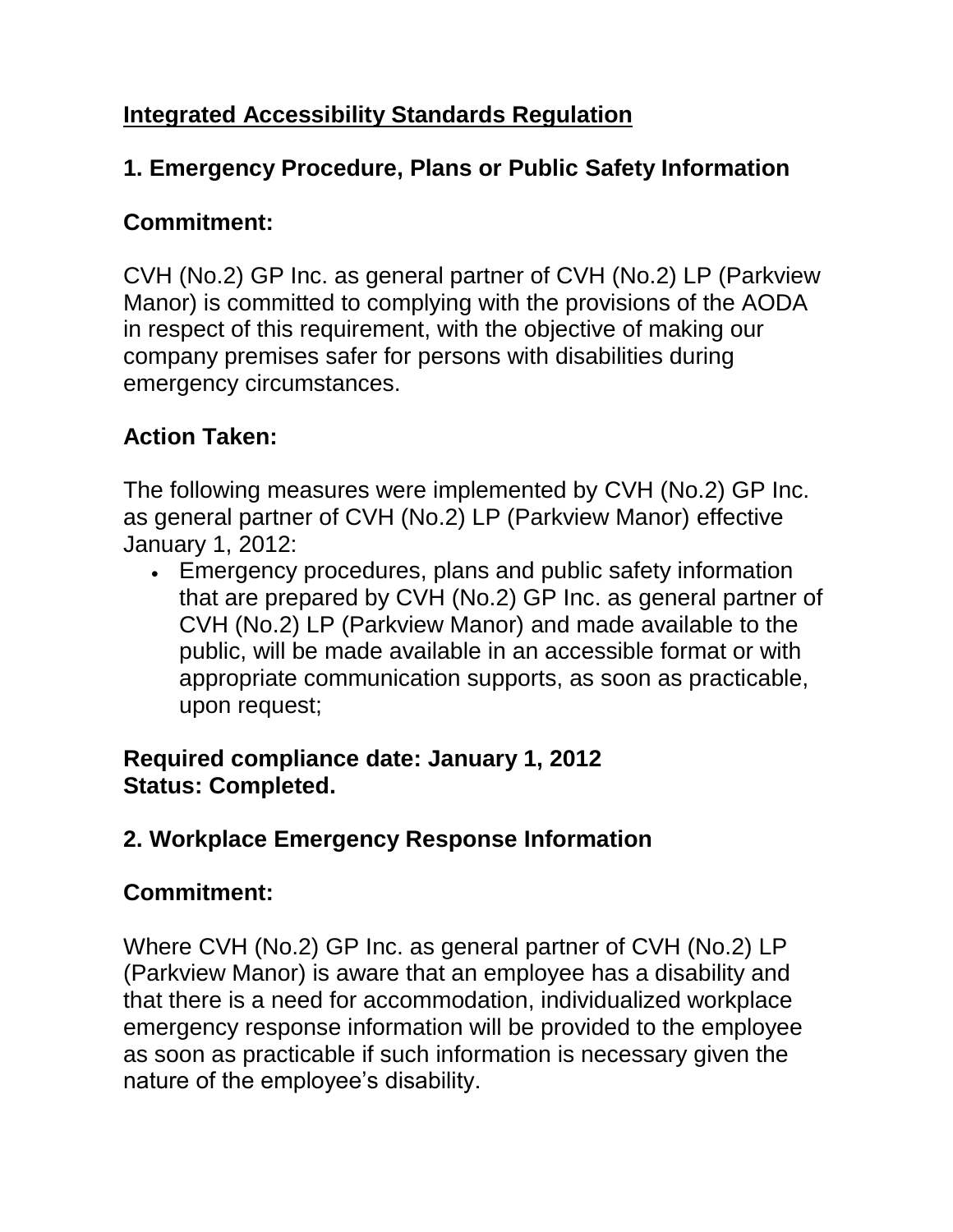## **Action Taken:**

The following measures were implemented by CVH (No.2) GP Inc. as general partner of CVH (No.2) LP (Parkview Manor) effective January 1, 2012:

- Where the organization becomes aware of the need to accommodate an employee's disability, and if the employee's disability is such that the individualized emergency response information is necessary, CVH (No.2) GP Inc. as general partner of CVH (No.2) LP (Parkview Manor) will provide individualized workplace emergency response information to the employee with the disability as soon as practicable after it becomes aware of the need.
- If an employee who receives individualized workplace emergency response information requires assistance, with the employee's consent, CVH (No.2) GP Inc. as general partner of CVH (No.2) LP (Parkview Manor) will provide the workplace emergency response information to the person designated by the organization to provide assistance to the employee.
- CVH (No.2) GP Inc. as general partner of CVH (No.2) LP (Parkview Manor) will review the individualized workplace emergency response information when:
	- the employee moves to a different location in the organization;
	- the employee's overall accommodations needs or plans are reviewed; and/or
	- CVH (No.2) GP Inc. as general partner of CVH (No.2) LP (Parkview Manor) reviews its general emergency response policies.

**Required compliance date: January 1, 2012 Status: Completed and acknowledged.**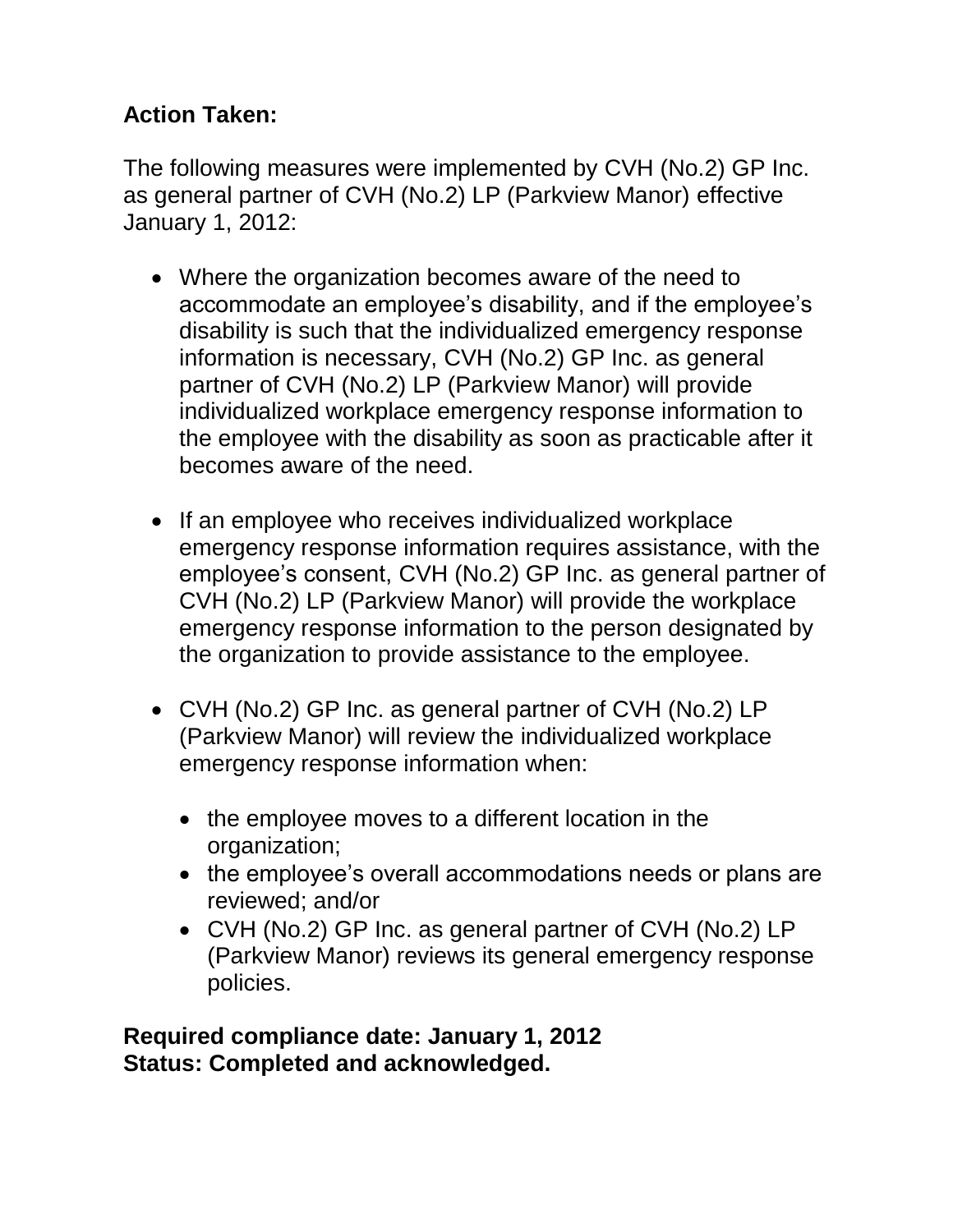## **3. Accessibility Policies and Multi-Year Accessibility Plan**

## **Commitment:**

The organization commits to making its policy documents publicly available, and will provide them in an accessible format upon request.

The organization will:

- Establish, implement, maintain and document a multi-year accessibility plan, which outlines the organization's strategy to prevent and remove barriers and meet its requirements under this Regulation;
- Post the accessibility plan on our website and provide the plan in an accessible format upon request; and
- Review and update the accessibility plan at least once every five years.

### **Required Compliance Date: January 1, 2104 Status: Completed and acknowledged.**

## **4. Self-Service Kiosks (Effective January 1, 2014)**

### **Commitment:**

The organization will have regard to accessibility for persons with disabilities when designing, procuring or acquiring self-service kiosks.

### **Required Compliance Date: January 1, 2104 Status: Acknowledged.**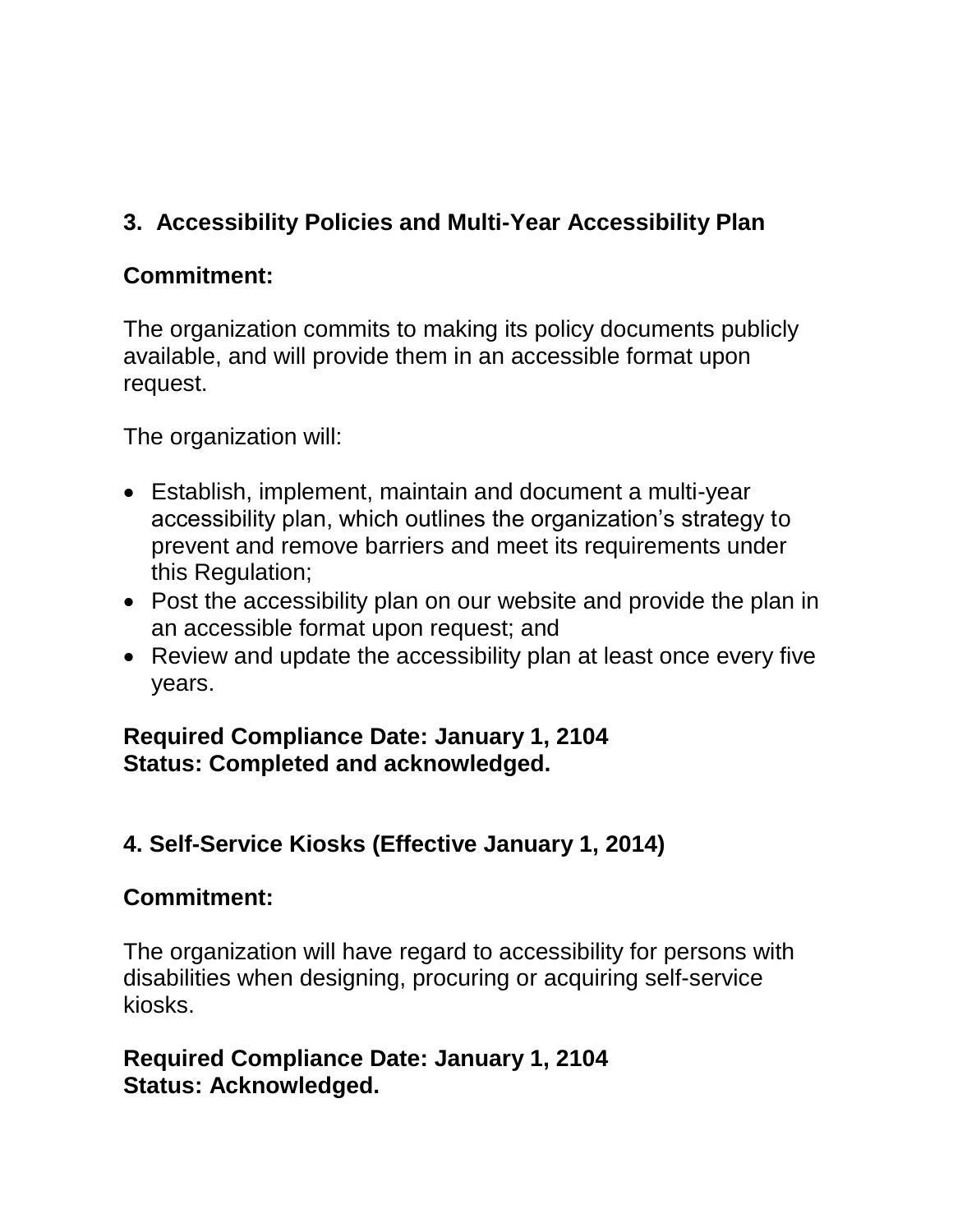## **5. Training**

## **Commitment:**

CVH (No.2) GP Inc. as general partner of CVH (No.2) LP (Parkview Manor) is committed to implementing a process to ensure that all employees, volunteers, and all other persons who provide goods, services and facilities on CVH (No.2) GP Inc. as general partner of CVH (No.2) LP (Parkview Manor)'s behalf, and persons participating in the development and approval of CVH (No.2) GP Inc. as general partner of CVH (No.2) LP (Parkview Manor)'s policies, are provided with appropriate training on the requirements of the IASR and on the Ontario Human Rights Code as it pertains to persons with disabilities, and are provided with such training as soon as practicable.

# **Actions Taken:**

In accordance with the IASR, CVH (No.2) GP Inc. as general partner of CVH (No.2) LP (Parkview Manor):

- Developed and provided the appropriate training on the requirements of the IASR and on the Ontario Human Rights Code as it pertains to persons with disabilities, to employees, volunteers, third-party contractors who provide goods, services and facilities on CVH (No.2) GP Inc. as general partner of CVH (No.2) LP (Parkview Manor)'s behalf, and persons participating in the development and approval of the CVH (No.2) GP Inc. as general partner of CVH (No.2) LP (Parkview Manor)'s policies;
- Provided the training referenced above as soon as was practicable;
- Kept and maintains a record of the training provided, including the dates that the training was provided and the number of individuals to whom it was provided;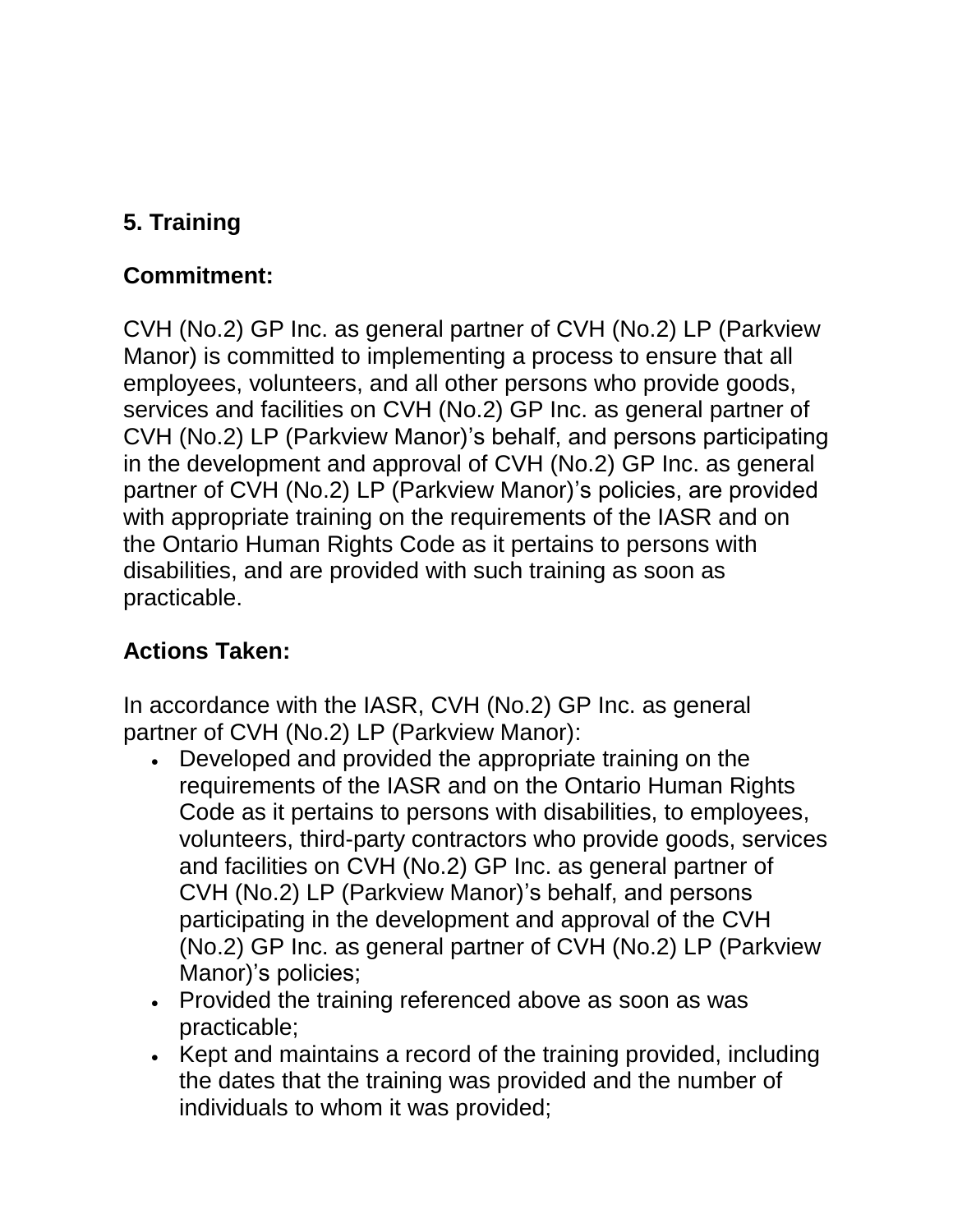• Will ensure that training is provided on any changes to the prescribed policies on an ongoing basis.

## **Required compliance date: January 1, 2015, Updated: July 1, 2016**

**Status: Completed and acknowledged.**

## **6. Information and Communication Standards**

## **Commitment:**

CVH (No.2) GP Inc. as general partner of CVH (No.2) LP (Parkview Manor) is committed to complying with the provisions of the AODA in respect of this requirement, with the objective of making applicable company information and communications accessible to persons with disabilities.

### **(i) Feedback, Accessible Formats and Communication Supports**

## **Action/Planned Action:**

In accordance with the IASR, CVH (No.2) GP Inc. as general partner of CVH (No.2) LP (Parkview Manor) will:

- Ensure that feedback processes are accessible to persons with disabilities by providing or arranging for the provision of accessible formats and communications supports, upon request. The organization will notify the public about the availability of accessible formats and communication supports.
- Except as otherwise provided for under the IASR, provide or arrange for the provision of accessible formats and communication supports upon request for persons with disabilities in a timely manner that takes into account the person's accessibility needs.
- Consult with the person making the request in determining the suitability of an accessible format or communication support.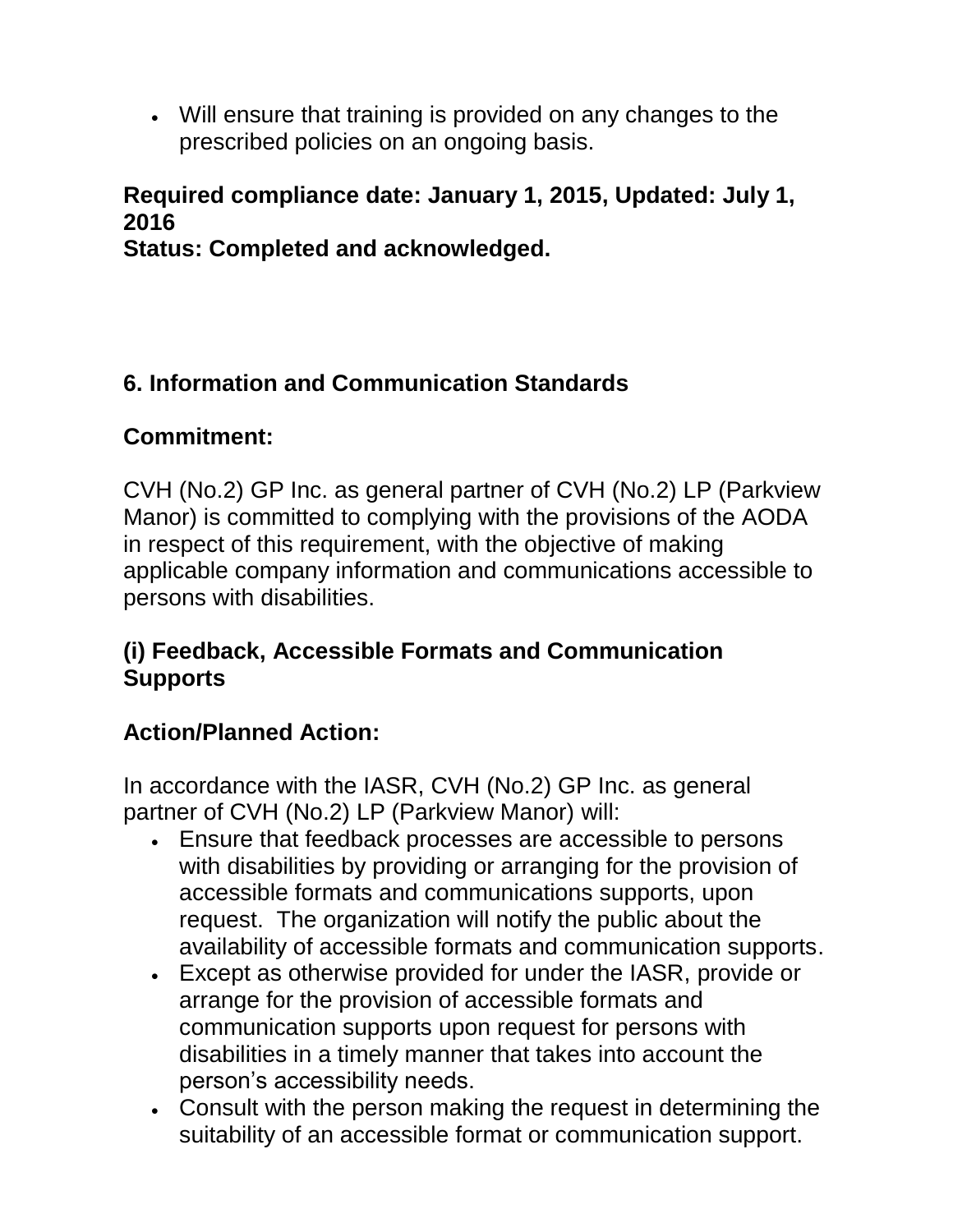• Notify the public about the availability of accessible formats and communication supports.

### **Required compliance dates:**

**January 1, 2015 – Feedback-related provisions Status: Completed.**

**January 1, 2016 – Accessible Formats & Communication Supports-related Status: Completed.**

## **(ii) Accessible Websites and Web Content**

### **Planned Action:**

In accordance with the IASR, CVH (No.2) GP Inc. as general partner of CVH (No.2) LP (Parkview Manor) will ensure that CVH (No.2) GP Inc. as general partner of CVH (No.2) LP (Parkview Manor)'s public websites and online content conform with the World Wide Web Consortium Web Content Accessibility Guidelines (WCAG) 2.0, Level A (new websites and online content) by January 1, 2014, to Level AA for all content by January 1, 2021.

**Required compliance date: January 1, 2014 – WCAG 2.0 Level A – new Internet websites and web content, January 1, 2021 – WCG 2.0 Level AA – all Internet websites and web content, except for exclusions set out in the IASR.** 

**Status: Level A – Completed and acknowledged. Level AA – In process.**

**7. Employment Standards (also see "2. Workplace Emergency Response Information" above)**

**(i) Recruitment**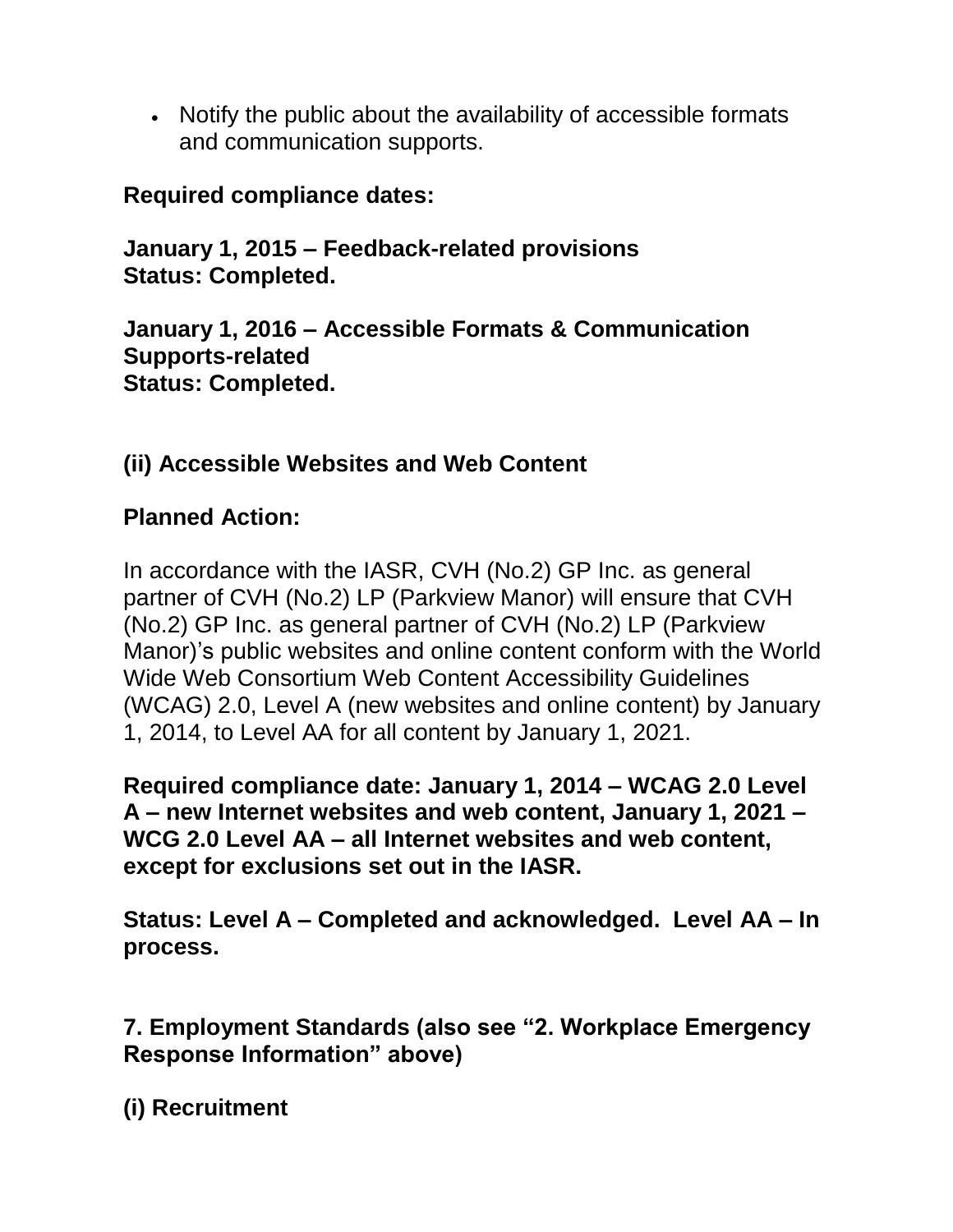## **Commitment:**

CVH (No.2) GP Inc. as general partner of CVH (No.2) LP (Parkview Manor) is committed to complying with the provisions of the AODA in respect of this requirement, with the objective of making the recruitment process accessible to persons with disabilities.

## **Planned Action:**

In accordance with the IASR, CVH (No.2) GP Inc. as general partner of CVH (No.2) LP (Parkview Manor) will do the following:

### **Recruitment General**

CVH (No.2) GP Inc. as general partner of CVH (No.2) LP (Parkview Manor) will notify employees and the public of the availability of accommodation for applicants with disabilities in the recruitment process. This will include:

- A review and, as necessary, modification of existing recruitment policies, procedures, processes and templates.
- Specifying that accommodation is available for applicants with disabilities, on CVH (No.2) GP Inc. as general partner of CVH (No.2) LP (Parkview Manor)**'**s website and on job postings.

### **Recruitment, Assessment and Selection**

CVH (No.2) GP Inc. as general partner of CVH (No.2) LP (Parkview Manor) will notify job applicants, when they are individually selected to participate in an assessment or selection process, that accommodations are available upon request in relation to the materials or processes to be used in the assessment/selection process. This will include:

- A review and, as necessary, modification of existing recruitment policies, procedures, processes and templates;
- Inclusion of availability of accommodation notice as part of the script in the scheduling of an interview and/or assessment;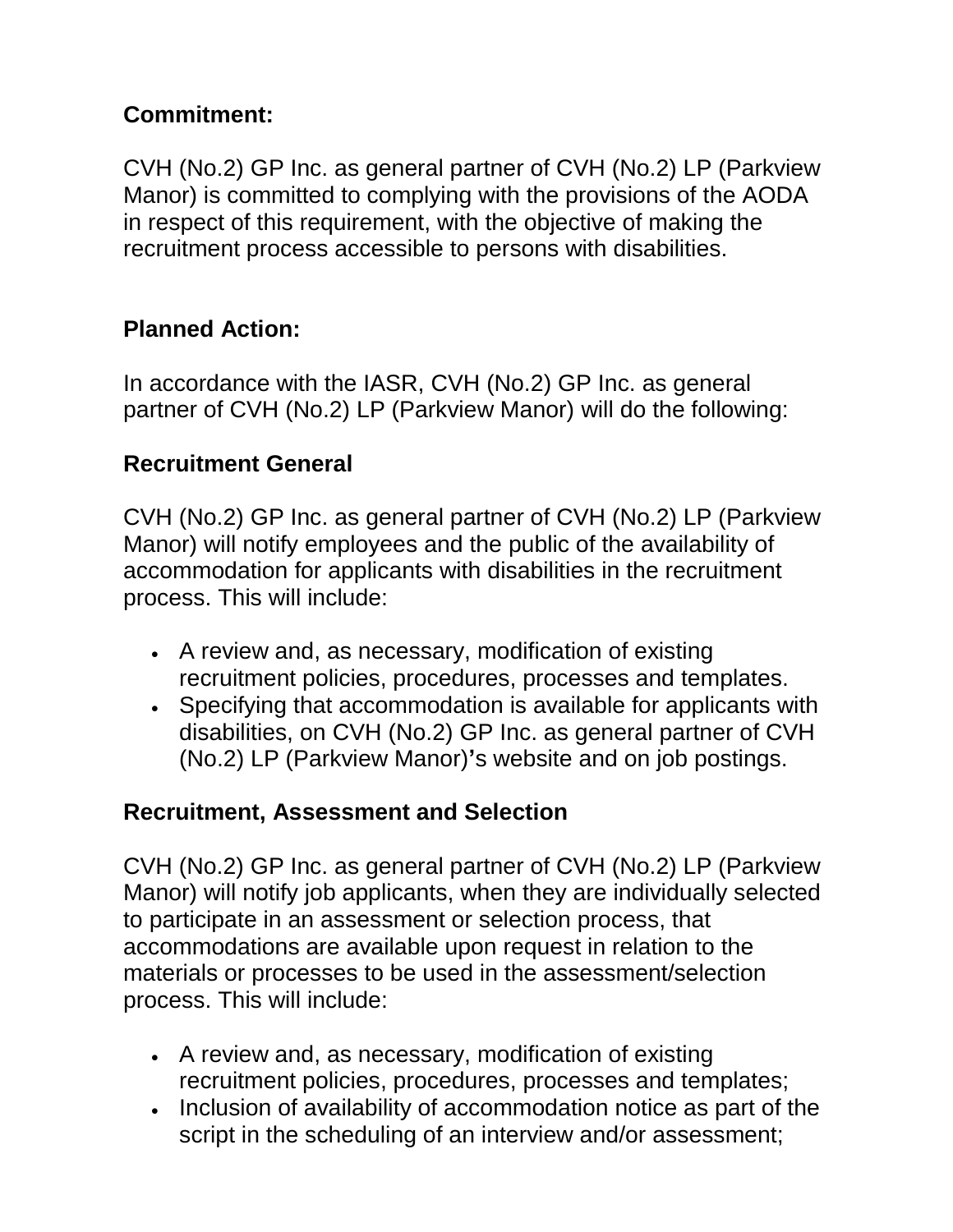• If a selected applicant requests an accommodation, consult with the applicant and arrange for provision of suitable accommodations in a manner that takes into account the applicant's accessibility needs due to disability.

## **Notice to Successful Applicants**

When making offers of employment, CVH (No.2) GP Inc. as general partner of CVH (No.2) LP (Parkview Manor) will notify the successful applicant of its policies for accommodating employees with disabilities. This will include:

- A review and, as necessary, modification of existing recruitment policies, procedures, processes and templates;
- Inclusion of notification of CVH (No.2) GP Inc. as general partner of CVH (No.2) LP (Parkview Manor)'s policies on accommodating employees with disabilities in offer of employment letters.

### **Required compliance date: January 1, 2016 Status: Completed.**

## **(ii) Employee Supports**

### **Commitment:**

CVH (No.2) GP Inc. as general partner of CVH (No.2) LP (Parkview Manor) is committed to complying with the provisions of the AODA in respect of this requirement, with the objective of informing employees of available accessibility supports.

## **Planned Action:**

In accordance with the IASR, CVH (No.2) GP Inc. as general partner of CVH (No.2) LP (Parkview Manor) will:

• Inform its employees of its policies used to support its employees with disabilities, including, but not limited to,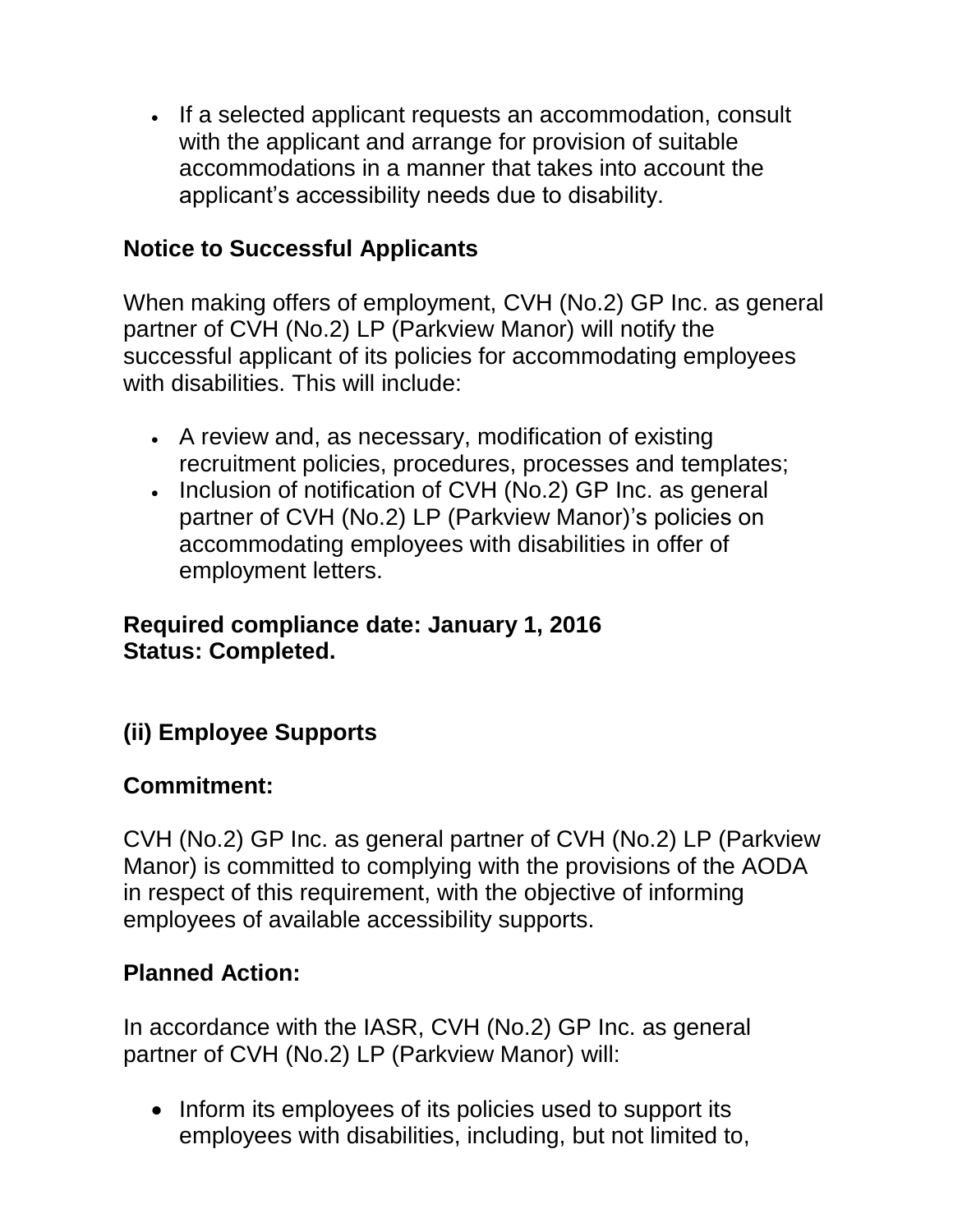policies on the provision of job accommodations that take into account an employee's accessibility needs due to disability.

- Provide the information required to new employees as soon as practicable after they begin their employment.
- Provide updated information to its employees whenever there is a change to existing policies on the provision of job accommodations that take into account an employee's accessibility needs due to disability.
- Where an employee with a disability requests it, consult with the employee to provide or arrange for the provision of accessible formats and communication supports for:
	- Information that is needed in order to perform the employee's job; and
	- Information that is generally available to employees in the workplace.
	- CVH (No.2) GP Inc. as general partner of CVH (No.2) LP (Parkview Manor) will consult with the employee making the request in determining the suitability of an accessible format or communication support.

#### **Required compliance date: January 1, 2016 Status: Completed.**

### **c. Documented Individual Accommodation Plans/Return to Work Process**

### **Commitment:**

CVH (No.2) GP Inc. as general partner of CVH (No.2) LP (Parkview Manor) is committed to complying with the provisions of the AODA in respect of this requirement, with the objective of improving accommodation and return to work processes in the workplace.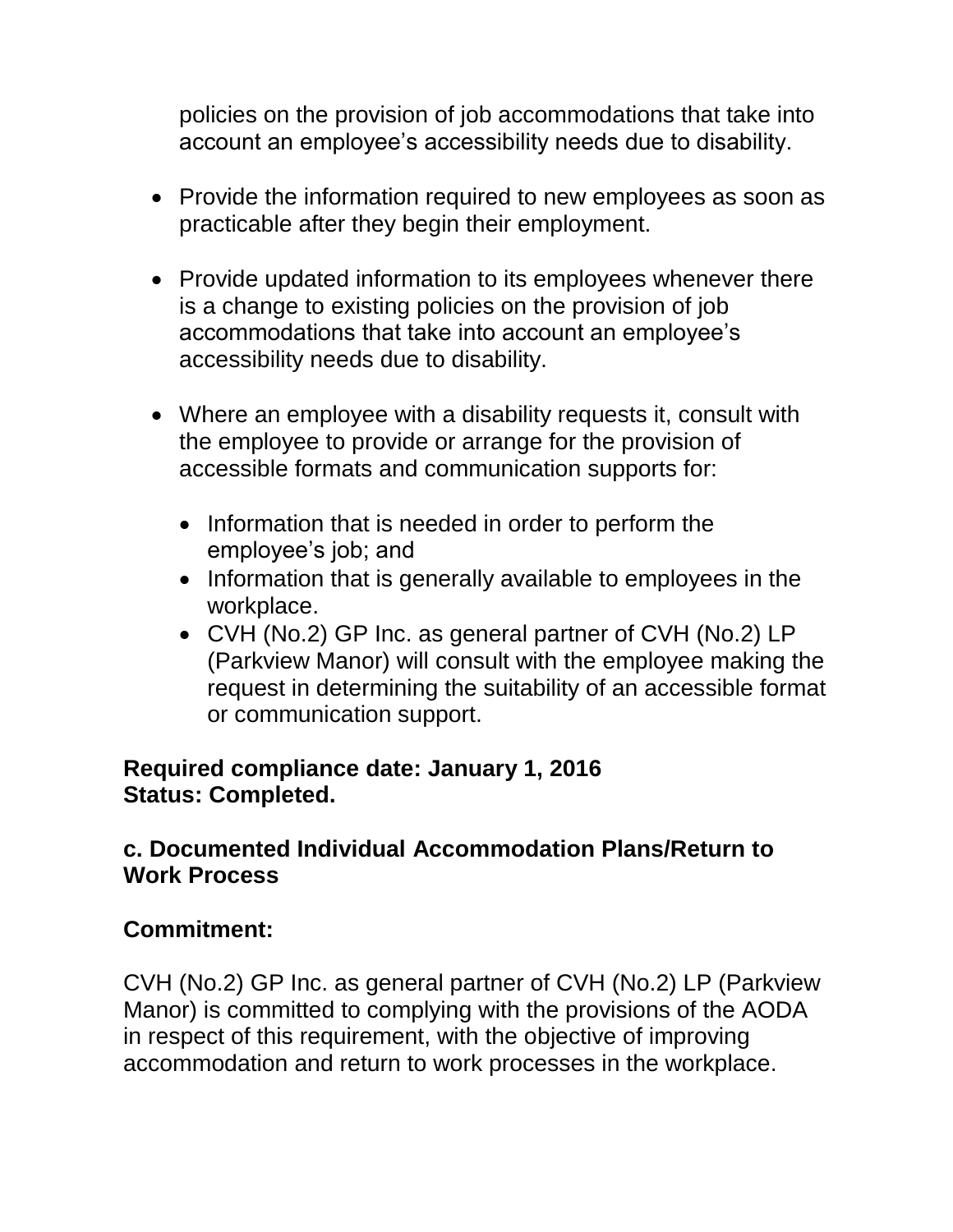## **Planned Action:**

CVH (No.2) GP Inc. as general partner of CVH (No.2) LP (Parkview Manor)'s existing policies will be reviewed to include processes that CVH (No.2) GP Inc. as general partner of CVH (No.2) LP (Parkview Manor) will follow to accommodate an employee with a disability and to facilitate an employee's return to work after absenteeism due to disability.

CVH (No.2) GP Inc. as general partner of CVH (No.2) LP (Parkview Manor) will review and assess the existing policies to ensure that they include a process for the development of documented individual accommodation plans for employees with a disability, if such plans are required.

CVH (No.2) GP Inc. as general partner of CVH (No.2) LP (Parkview Manor) will ensure that the process for the development of documented individual accommodation plans includes the following elements:

- The manner in which an employee requesting accommodation can participate in the development of the individual accommodation plan.
- The means by which the employee is assessed on an individual basis.
- The manner in which CVH (No.2) GP Inc. as general partner of CVH (No.2) LP (Parkview Manor) can request an evaluation by an outside medical or other expert, at CVH (No.2) GP Inc. as general partner of CVH (No.2) LP (Parkview Manor)'s expense, to assist CVH (No.2) GP Inc. as general partner of CVH (No.2) LP (Parkview Manor) in determining if accommodation can be achieved and, if so, how accommodation can be achieved.
- The manner in which the employee can request the participation of a representative from their bargaining agent, where the employee is represented by a bargaining agent, or other representative from the workplace, where the employee is not represented by a bargaining agent, in the development of the accommodation plan.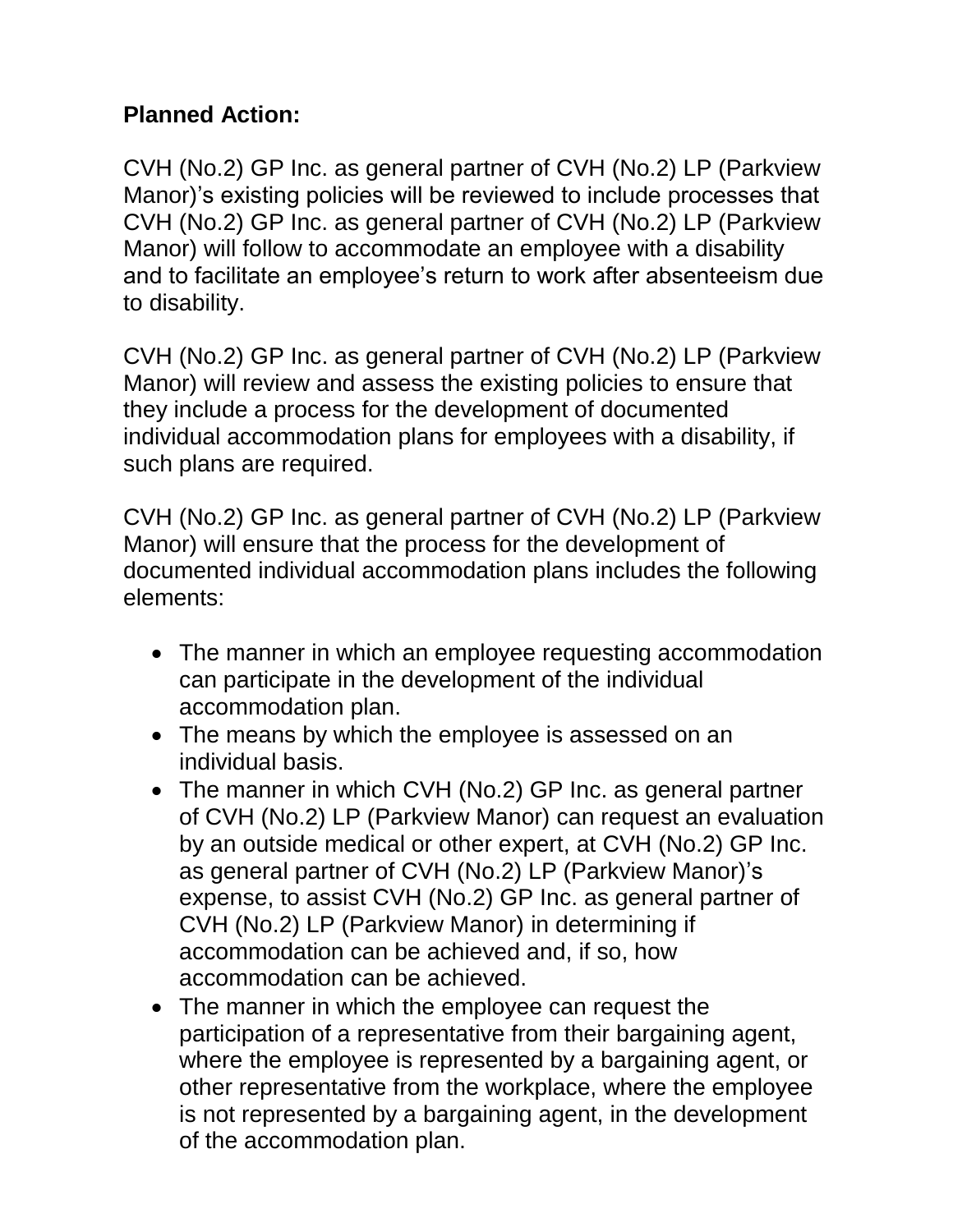- The steps taken to protect the privacy of the employee's personal information.
- The frequency with which the individual accommodation plan will be reviewed and updated and the manner in which it will be done.
- If an individual accommodation plan is denied, the manner in which the reasons for the denial will be provided to the employee.
- The means of providing the individual accommodation plan in a format that takes into account the employee's accessibility needs due to disability.

Individual accommodation plans will:

- If requested, include any information regarding accessible formats and communications supports provided, as required in the Standard;
- If required, include individualized workplace emergency response information, as required in the Standard; and
- Identify any other accommodation that is to be provided.

CVH (No.2) GP Inc. as general partner of CVH (No.2) LP (Parkview Manor) will ensure that the return to work process as set out in its existing policies outlines the steps CVH (No.2) GP Inc. as general partner of CVH (No.2) LP (Parkview Manor) will take to facilitate the employee's return to work after a disability-related absence, outlines the development of a written individualized return to work plan for such employees, and requires the use of individual accommodation plans, as discussed above, in the return to work process.

### **Required compliance date: January 1, 2016 Status: Completed.**

### **d. Performance Management, Career Development and Redeployment**

**Commitment:**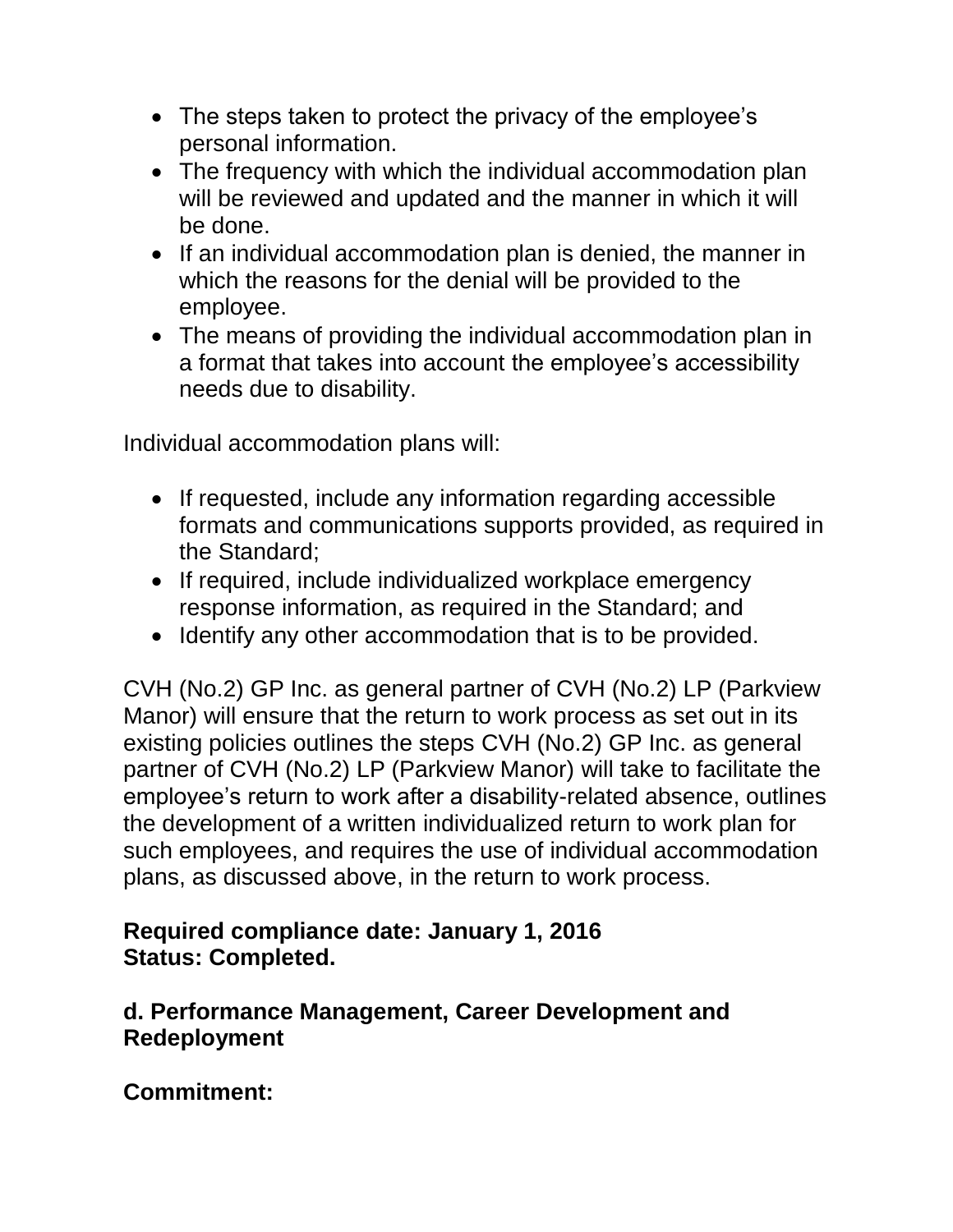CVH (No.2) GP Inc. as general partner of CVH (No.2) LP (Parkview Manor) will take into account the accessibility needs of employees with disabilities, as well as individual accommodation plans:

- When using its performance management process in respect of employees with disabilities;
- When providing career development and advancement to its employees with disabilities;
- When redeploying employees with disabilities.

# **Planned Action:**

In accordance with the IASR, CVH (No.2) GP Inc. as general partner of CVH (No.2) LP (Parkview Manor) will:

- Review, assess and, as necessary, modify existing policies, procedures, practices and templates to ensure compliance with the IASR;
- Take the accessibility needs of employees with disabilities and, as applicable, their individualized accommodation plans, into account when:
	- <sup>o</sup> Assessing performance
	- <sup>o</sup> Managing career development and advancement
	- <sup>o</sup> Redeployment is required

### **Required compliance date: January 1, 2016 Status: Completed.**

## **8. Design of Public Spaces Standard (Accessibility Standards for the Built Environment)**

CVH (No.2) GP Inc. as general partner of CVH (No.2) LP (Parkview Manor) will follow the standards set out in the Design of Public Spaces Standard in circumstances where it qualifies as an obligated organization under the Act and constructs or redevelops any public space to which the Act applies.

CVH (No.2) GP Inc. as general partner of CVH (No.2) LP (Parkview Manor)'s company policies for preventive and emergency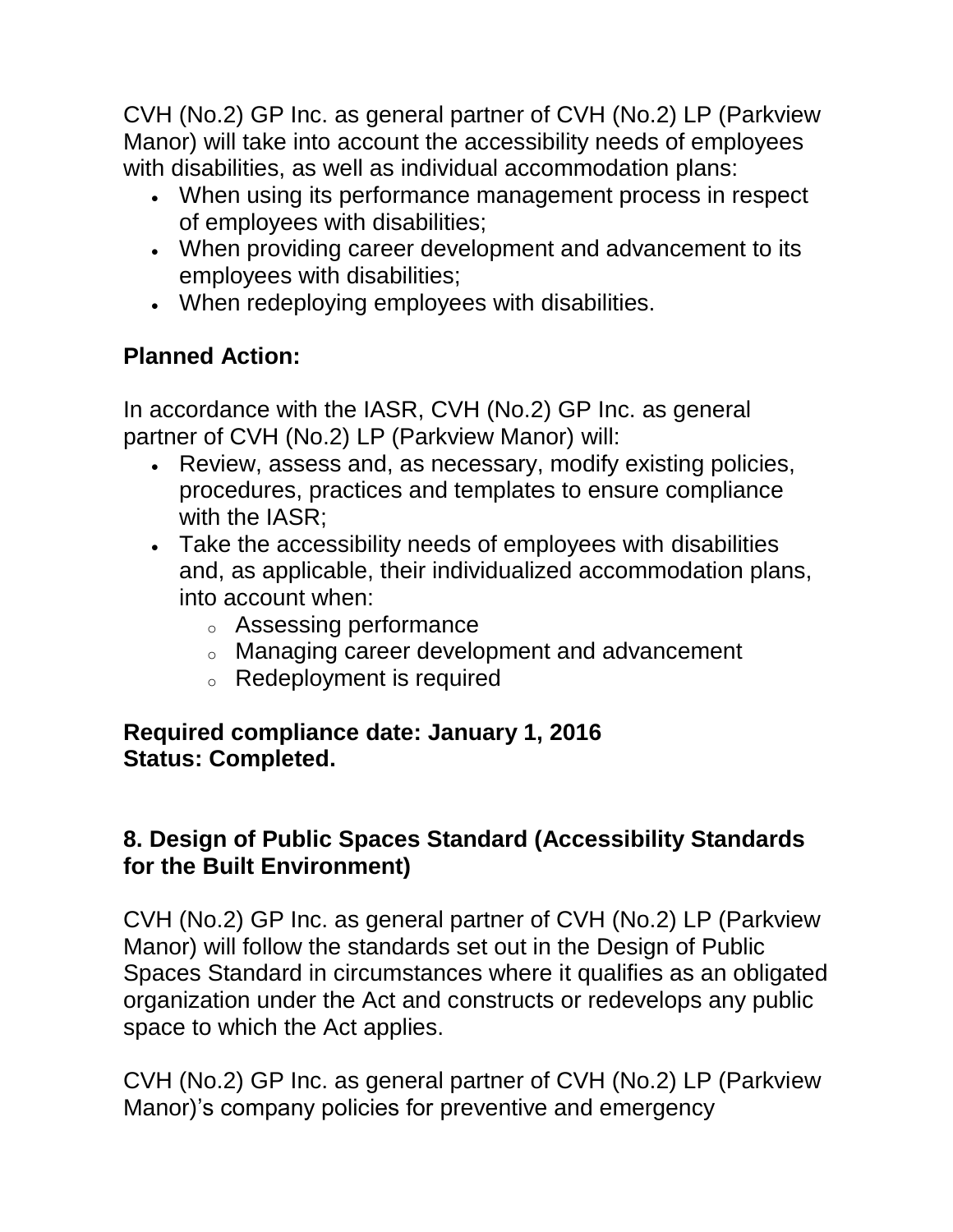maintenance will apply equally to the accessible elements of any public spaces within our built environment to which the Act applies.

Where accessible elements attached to any public spaces to which the Act applies are not in working order due to temporary disruptions, the organization will issue a public notice in a timely manner in the event of a planned or unexpected disruption of service or inaccessibility of facilities used by persons with disabilities. The notice will include the reason of the disruption, the anticipated duration, and a description of alternative facilities or service, if any, that may be available.

#### **Required compliance date: January 1, 2017 Status: Completed.**

### **9. Customer Service Standard**

### **Commitment:**

The Customer Service Standard was created to establish accessibility standards for customer service in Ontario. In keeping with this regulation, the organization is committed to providing respectful services that focus on the unique needs of the individual.

To achieve this, the organization makes reasonable efforts to ensure that its policies, procedures and practices pertaining to the provision of goods and services to the public and other third parties adhere to the following guiding principles as set out in the IASR.

- Our goods and services must be provided in a manner that respects the dignity and independence of persons with disabilities.
- The provision of our goods or services to persons with disabilities and others must be integrated unless an alternate measure is necessary, whether temporarily or on a permanent basis, to enable a person with a disability to obtain, use or benefit from the goods or services.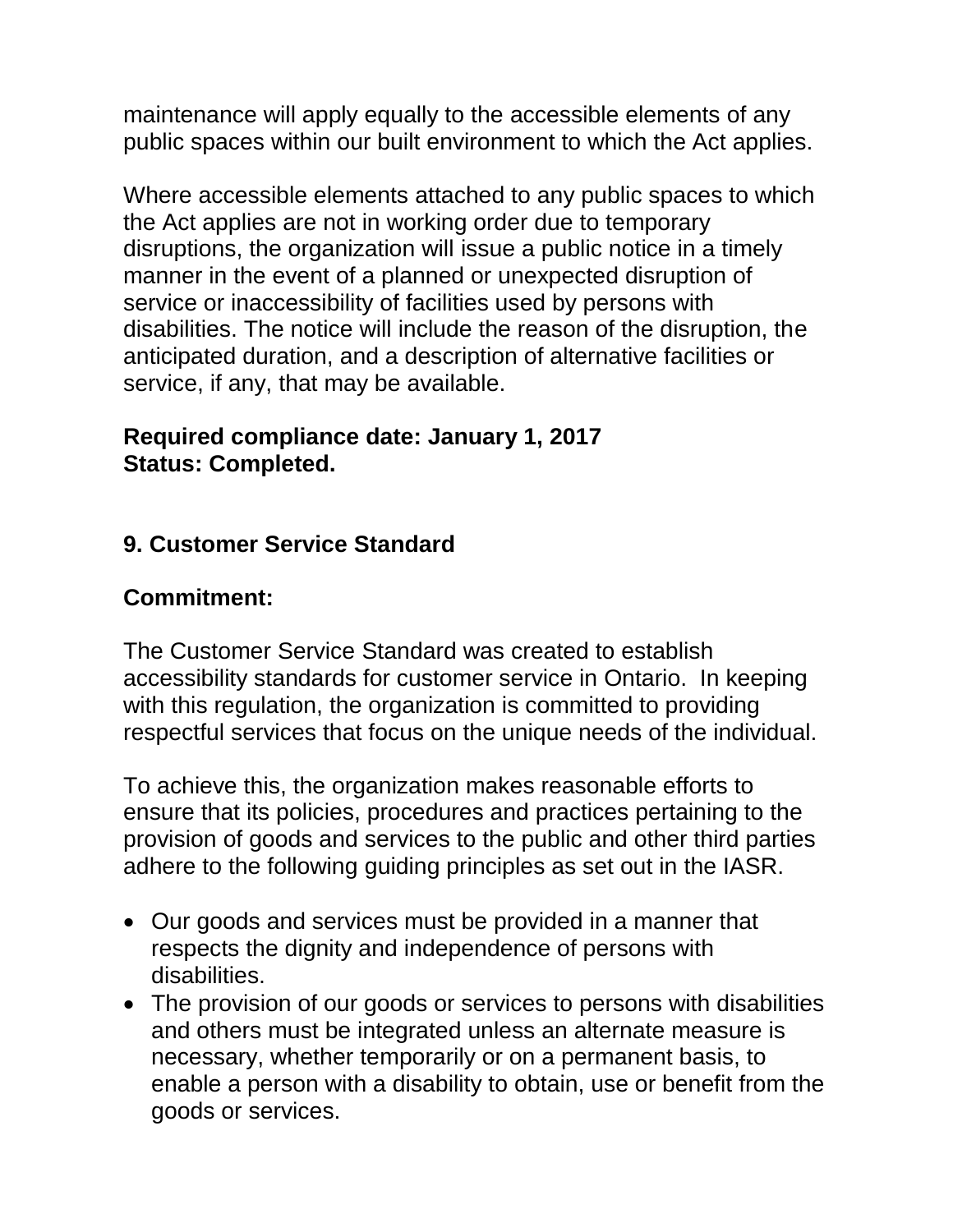• Persons with disabilities must be given an opportunity equal to that given to others to obtain, use and benefit from the goods or services.

## **Action Taken:**

The following measures have been implemented by CVH (No.2) GP Inc. as general partner of CVH (No.2) LP (Parkview Manor):

- Ensuring that the updated requirement (see reference to July 1, 2016 update below) that every person who is an employee of, or a volunteer with, CVH (No.2) GP Inc. as general partner of CVH (No.2) LP (Parkview Manor), every person who participates in developing CVH (No.2) GP Inc. as general partner of CVH (No.2) LP (Parkview Manor)'s policies and every other person who provides goods, services or facilities on behalf of CVH (No.2) GP Inc. as general partner of CVH (No.2) LP (Parkview Manor), receive training about the provision of the provider's goods, services or facilities, as the case may be, to persons with disabilities.
- Ensuring completion of accessibility training is tracked and recorded;
- Ensuring staff are trained and familiar with various assistive devices that may be used by customers with disabilities who are accessing the CVH (No.2) GP Inc. as general partner of CVH (No.2) LP (Parkview Manor)'s goods or services;
- Ensuring customers accompanied by a guide dog or other service animal in areas of CVH (No.2) GP Inc. as general partner of CVH (No.2) LP (Parkview Manor) open to the public and other third parties, are accommodated. In regards this requirement, the organization also implemented the updated requirement (see reference to July 1, 2016 update below) expanding the list of regulated health professionals able to authorize a service animal;
- Ensuring that if a person with a disability is accompanied by a support person, the support person is accommodated. In regards this requirement, the organization also implemented the updated requirement (see reference to July 1, 2016 update below) with respect to consulting with the person with the